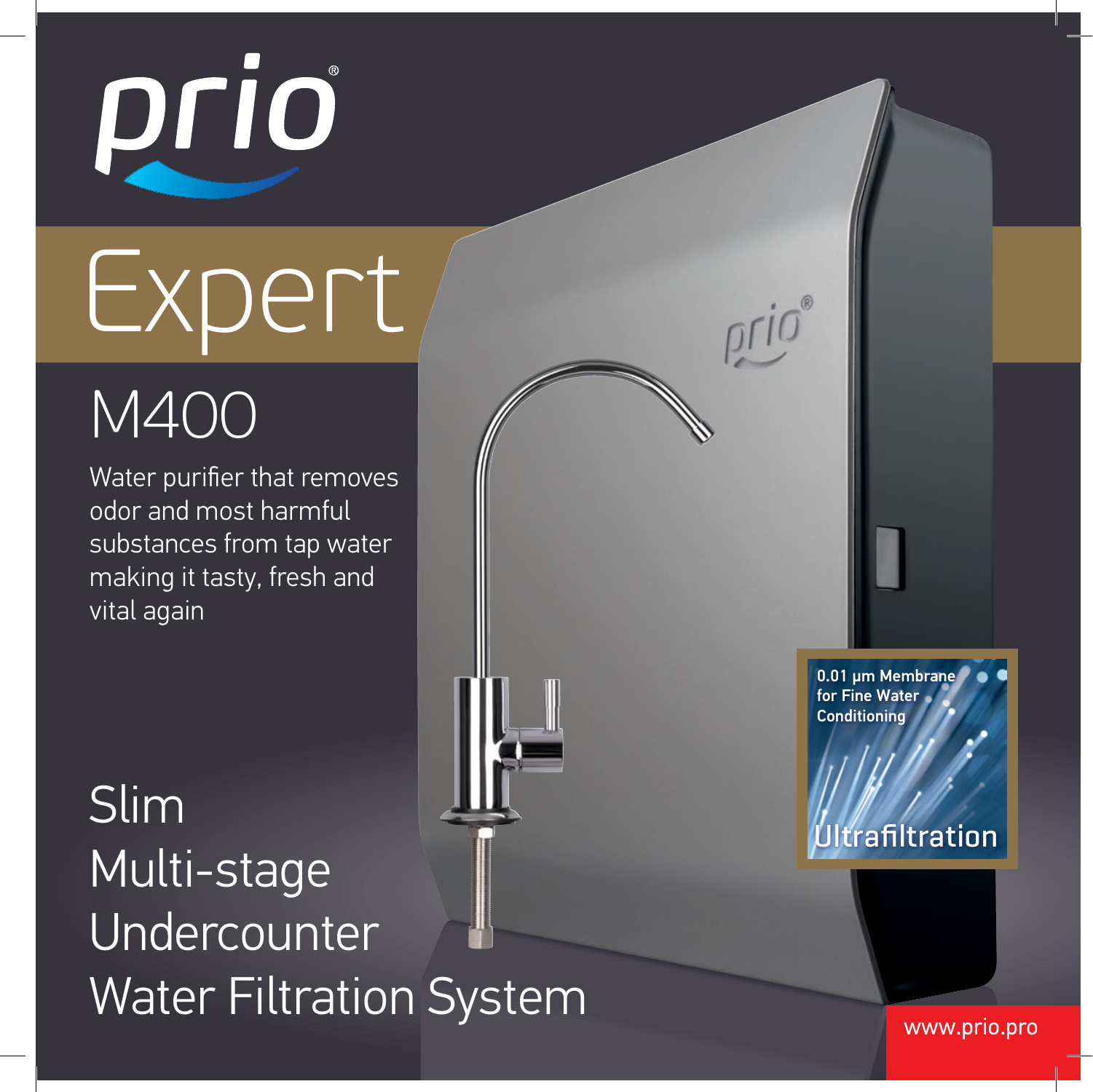### Going ahead of time, we have created a perfect and advanced product.



Prio® Expert under-sink water filtration systems are a real breakthrough with a cutting-edge design, innovative technologies and outstanding water purification performance.

Prio® Expert product line shifts the boundaries of the possible. None of the past generation systems can be compared to them, both in technical parameters and water purification quality, which has moved closer to ideal like never before.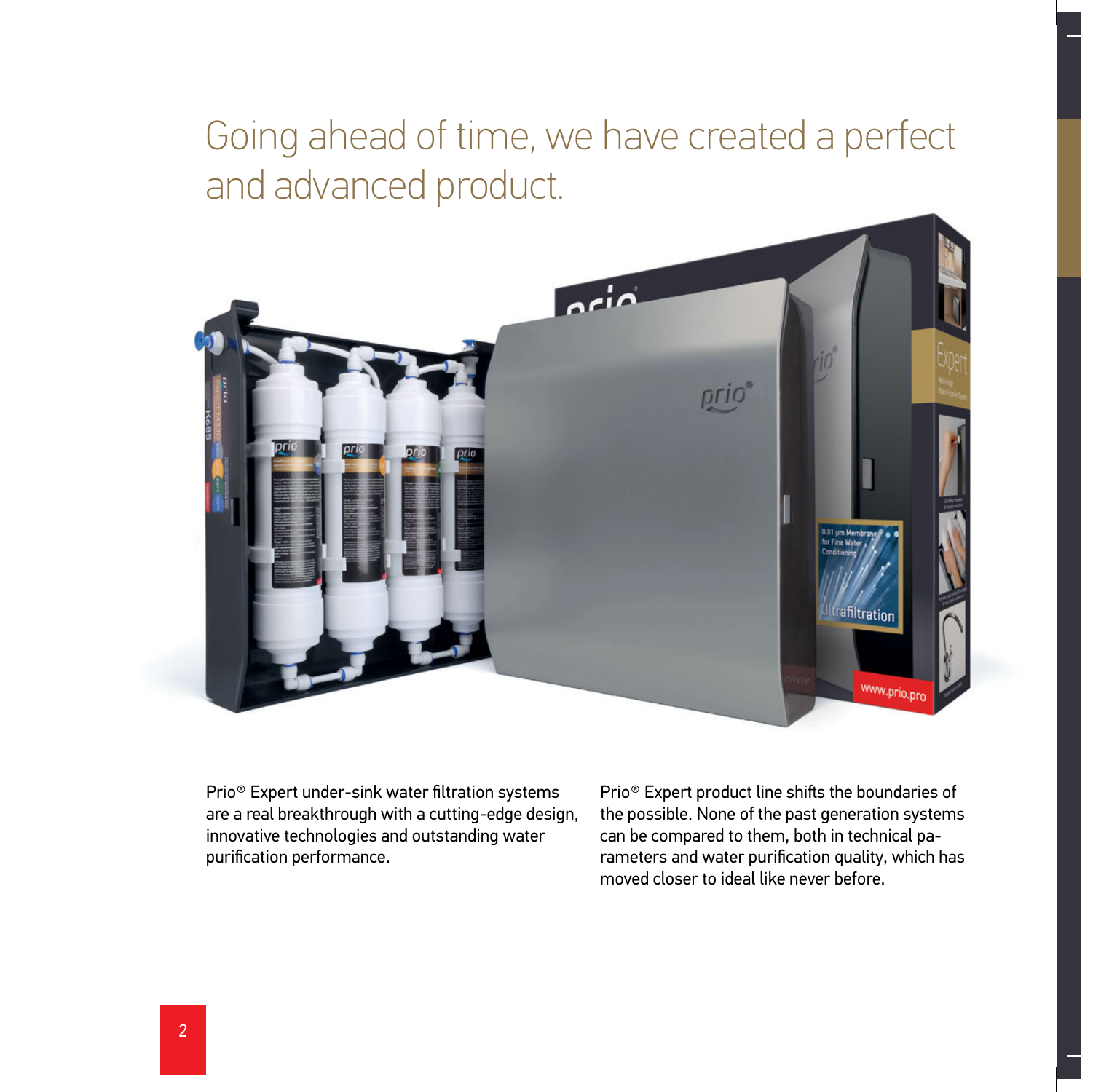#### Get safe, clean and joy inducing water at home. Great for drinking, ice makers, beverages, coffee and tea, food preparation & cooking, sports, etc.



#### Key Features

- Clean and safe drinking water right at your sink. No need to transport and dispose of bottled water anymore
- High-quality multi-stage filtration including double-carbon, InVorTex® and ultrafiltration hollowfiber
- U.S. Patented
- Quick-change filters for easy maintenance
- Compact and modern slim design
- Factory-preinstalled filters, worldwide tee-adapter valve, push-to-connect quick fittings, premium designer faucet, etc. for faster and easier setup and convenient use

Main unit of the Expert water purifier with the lid open.

■ Certified to conform to all applicable standards and regulations including COUNCIL DIRECTIVE 98/83/EC of 3 Nov. 1998 on the quality of water intended for human consumption, etc.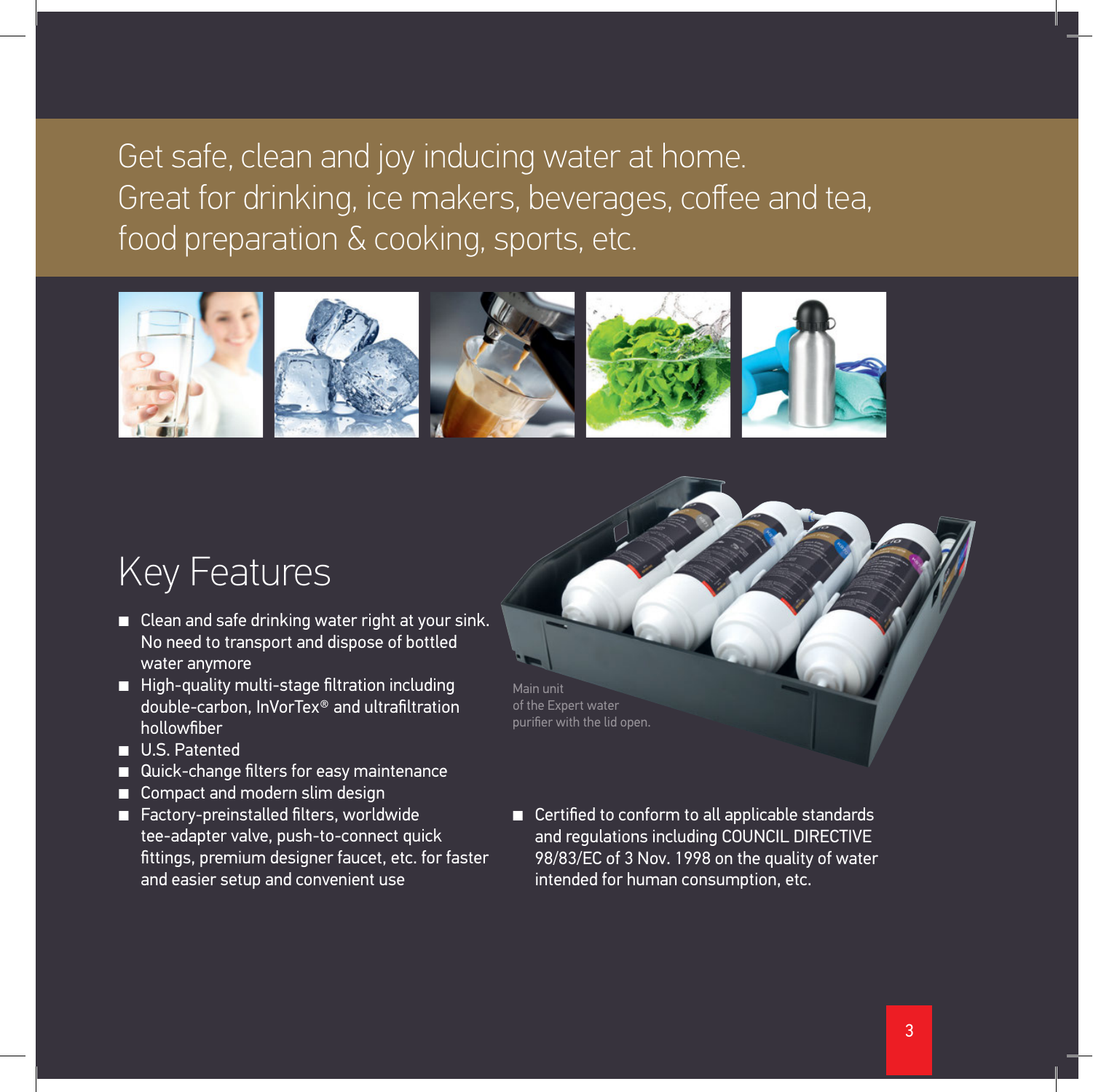### Modern Design and Space-saving Dimensions



### Quick-change Filters

No mess, quick and easy filter change thanks to a new "branch pipe – pushto-connect fitting" fixture. Easy maintenance and clean, practically new system after each filter replacement.



Quick fittings everywhere for easy tube connections.



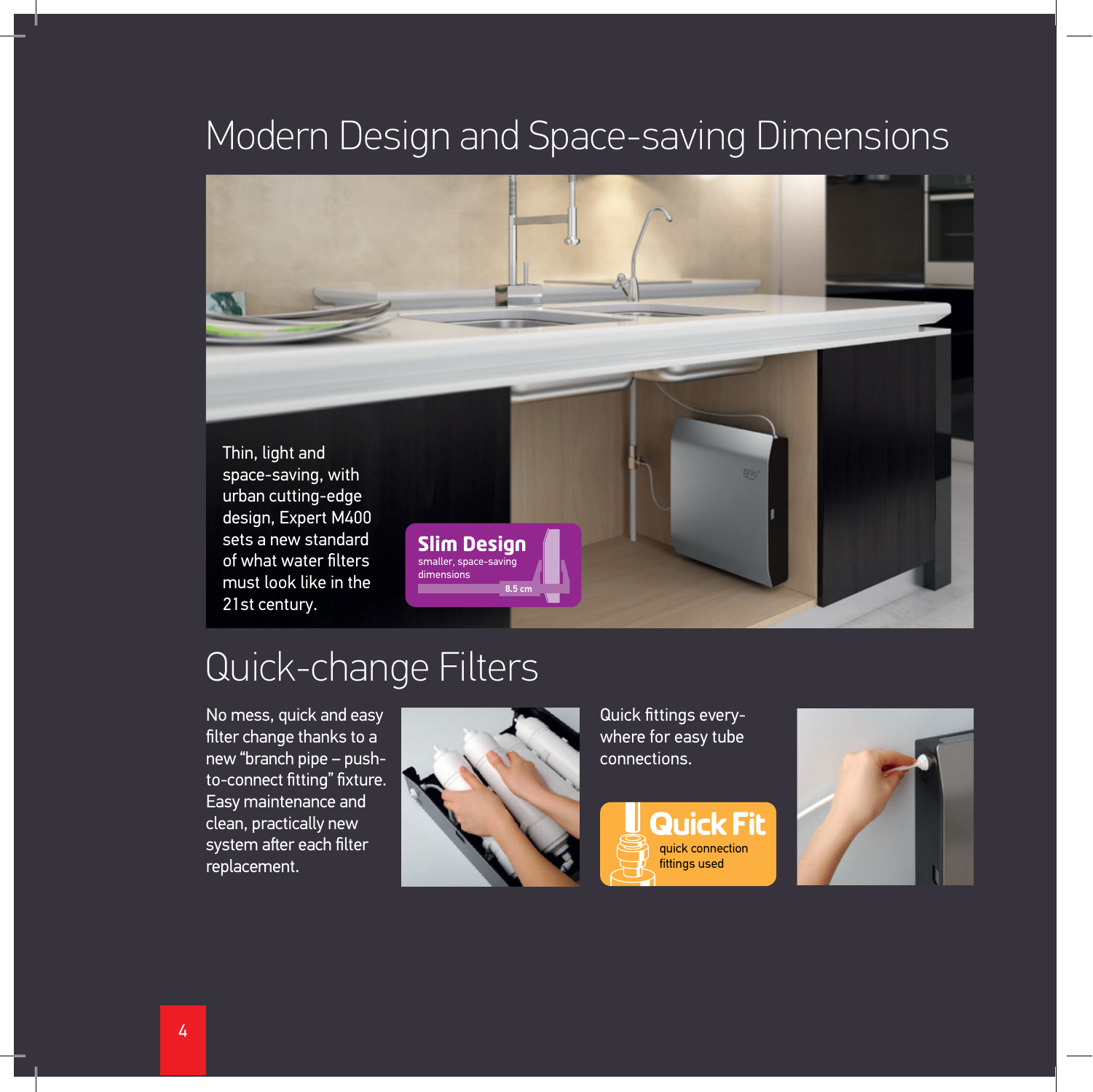# Double Carbon

Expert M400 uses carbon block stage and granular carbon stage combining the advantages of both to ensure best possible sorption and longest service life. This leads to a much better and consistent purification as compared to other multi-stage purifiers on the market.

# Hollowfiber Membrane

At the final stage of purification, the ultrafiltration cartridge is used with a hollowfiber membrane having the pore size of 0.01 μm, which is a reliable barrier not only for most pollutants but also for bacteria and viruses.

# InVorTex® Water Purification Technology

This is our patented (U.S. Patent 8,382,980) method to double the service life and purification capacity of the granular activated carbon in a filter cartridge, with a helical partition. It increases the water path inside filter cartridge, suppresses the bypass channel developing, and prolongs the contact time between GAC and water leading to much improved sorption.



innovative water purification technology**INVORTEX**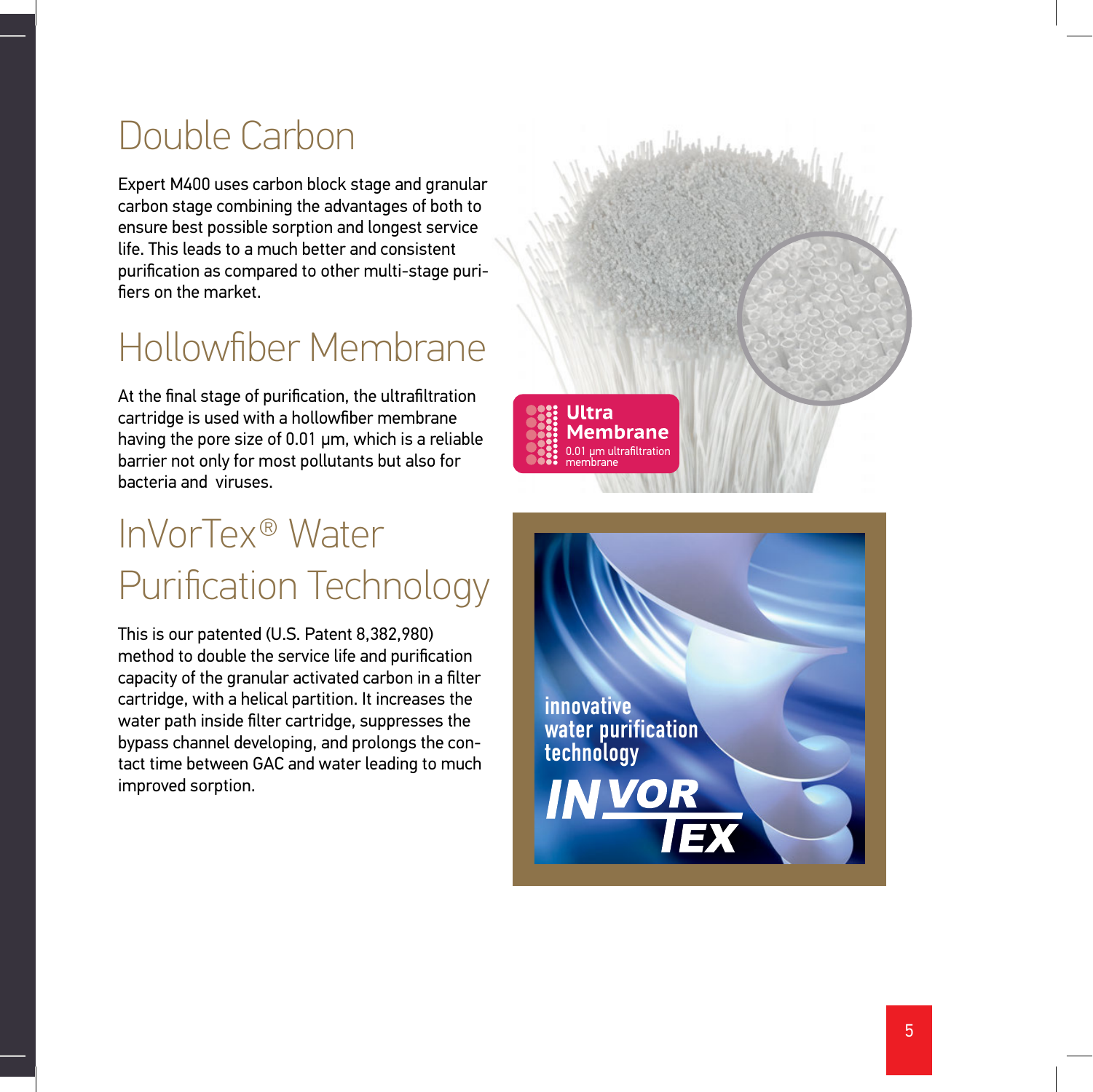

# Environmentally Friendly and Safe

Save your pocket as well as our Planet: cut your costs dramatically by switching from bottled water to a point-of-use water purifier and reduce environmental impact of water bottles' carbon footprint and plastics for the landfills.



e discover.<br>Vironment. Using the filter allows saving money and reduces the negative npact of bottled wate on the nature  $\overline{\phantom{a}}$ 



# Fully Certified

Conforms to Directives and Standards 98/83/EC, EU 2015/1787, EN 14652:2005+A1:2007, etc.

 $\epsilon$ 

The production of the filters has been certified under the international standards ISO9001:2015 and ISO14001:2015.

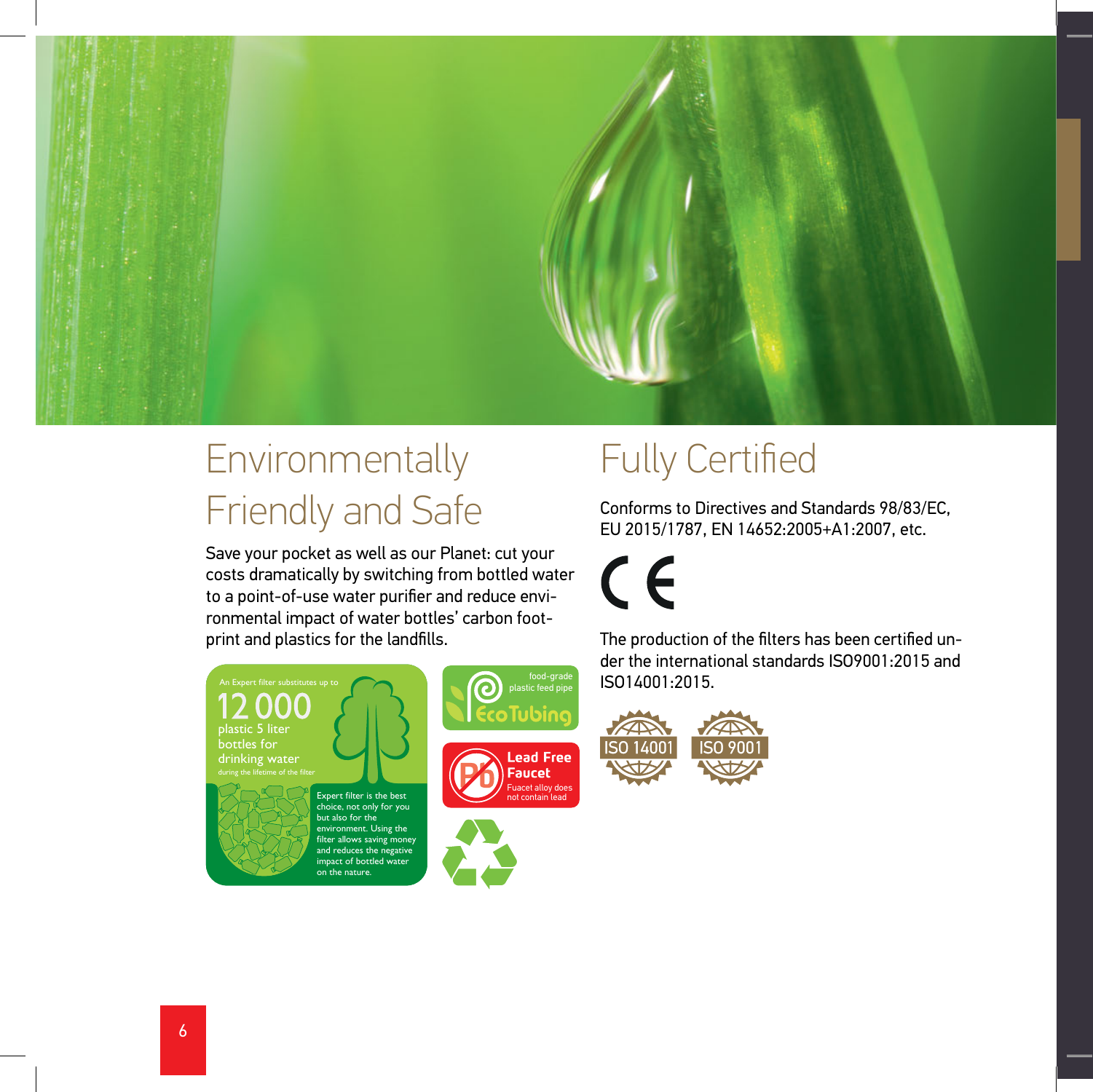Removes dirt, sand, sediment and most harmful substances such as heavy metals, chlorine, microplastics, pollen, protists and other contaminants\*, improves water taste and odor.

## Four Stage Filtration System



See the manual for conditions of use, important safety information and detailed installation instructions before use.